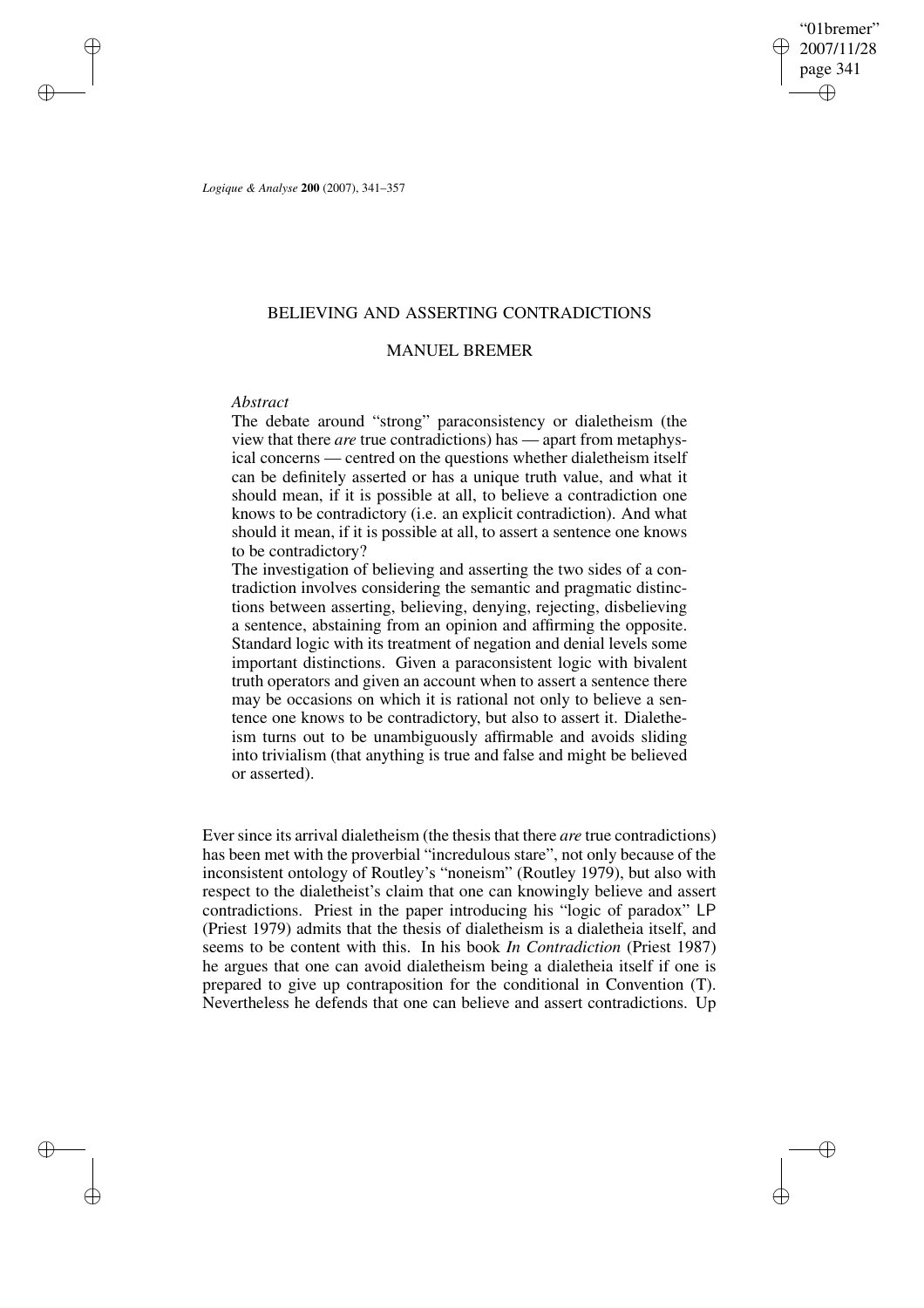"01bremer" 2007/11/28 page 342 ✐ ✐

 $\bigoplus$ 

✐

### 342 MANUEL BREMER

to now (see some of the papers in (Priest/Beall/Armour-Garb 2004) or (Field 200x)) criticism of dialetheism has focused on the problems what the status of dialetheism itself is and how it may be possible to believe knowingly contradictions. In this paper it is argued that within dialetheism the resources are available to claim that dialetheism is true only (i.e. not false at the same time). Furthermore there may be occasions on which it is rational to believe and/or even assert contradictions, without thereby positioning oneself on a slippery slope towards an attitude of "anything goes".

# 1. *Some Levels of Commitment*

Concerning a sentence  $\alpha$  there are several levels of commitment. Consider:

| (1)  | $\alpha$ is true.                                                                 | $[T^{\Gamma}\alpha^{\Gamma}]$ , "T" being here a truth<br><i>predicate</i>               |
|------|-----------------------------------------------------------------------------------|------------------------------------------------------------------------------------------|
| (2)  | Believing $\alpha$ is true.                                                       | $[BT[\alpha^{\mathsf{T}}]$                                                               |
| (3)  | Rather concede $\alpha$ .                                                         |                                                                                          |
| (4)  | Affirm $\alpha$ (assert that $\alpha$ is true).                                   | $ A\alpha $                                                                              |
| (5)  | Abstain from an opinion on $\alpha$ . [ $\neg B\alpha \wedge \neg B\neg \alpha$ ] |                                                                                          |
| (6)  | Disbelieve $\alpha$ .                                                             | $[\neg B\alpha]$                                                                         |
| (7)  | Reject $\alpha$ .                                                                 | $[R\alpha]$                                                                              |
| (8)  | Believe the opposite of $\alpha$ .                                                | $[B\neg \alpha]$                                                                         |
| (9)  | Assert the opposite of $\alpha$ .                                                 | $[A\neg \alpha]$                                                                         |
| (10) | $\alpha$ is false.                                                                | $[F^{\dagger} \alpha^{\dagger}$ , "F" being a falsity <i>predi-</i><br>cate <sup> </sup> |
| (11) | The opposite of $\alpha$ is true.                                                 | $[T[-]\alpha$ ]                                                                          |

There seems to be a decrease in commitment to a along this scale:

Assert  $\alpha$ Believe  $\alpha$ Rather concede  $\alpha$ Abstain from  $\alpha$  (and  $\neg \alpha$ ) Disbelieve  $\alpha$ 

✐

✐

✐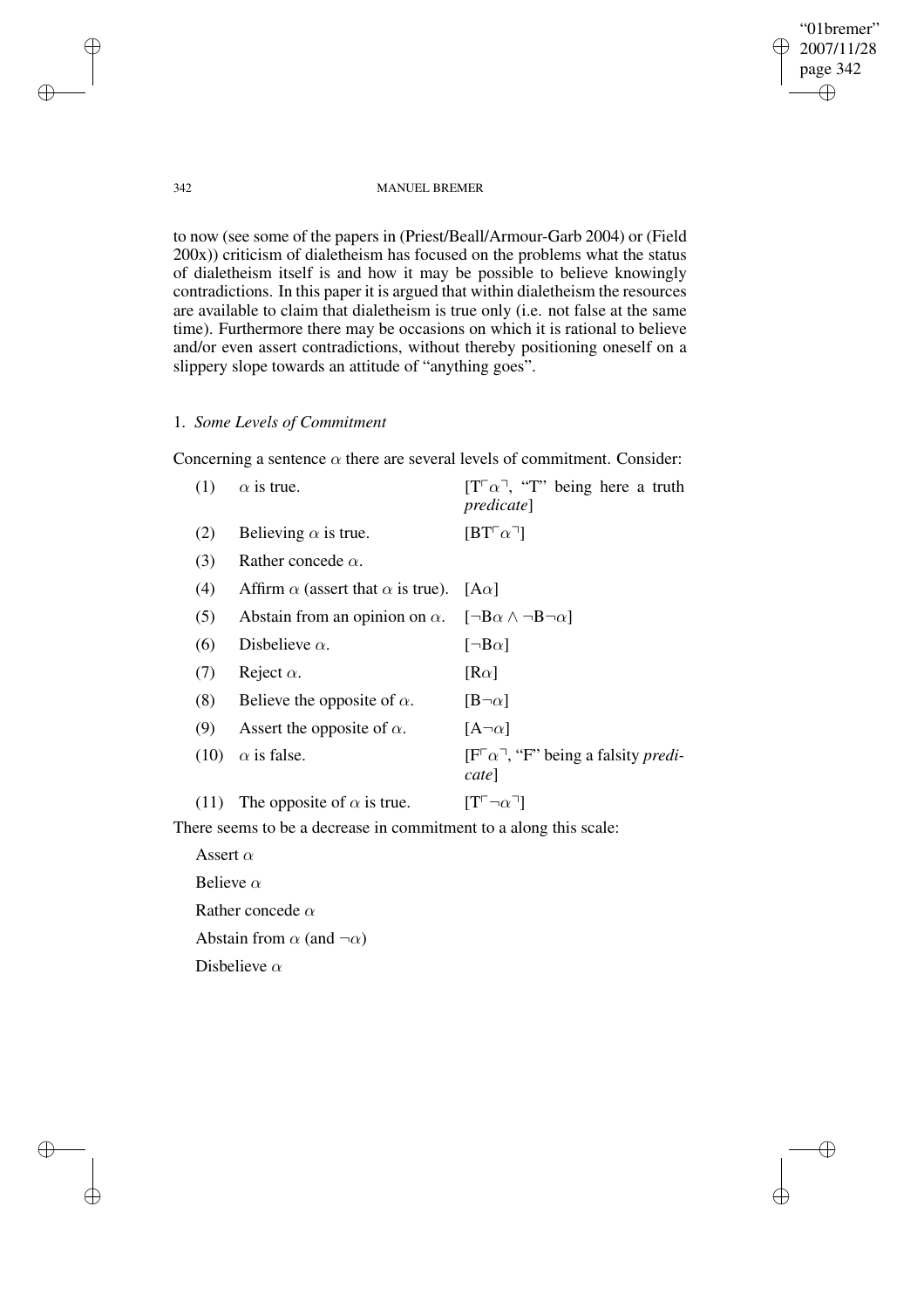"01bremer" 2007/11/28 page 343

✐

✐

✐

✐

Believe  $\neg \alpha$ 

✐

✐

✐

✐

Assert  $\neg \alpha$ 

Assertion as an speech act usually done in face of an audience commits one, at least *prima facie*, to provide reasons for one's beliefs, if challenged to do so, whereas mere believe need not.

There is a difference between abstaining from a judgement and disbelieving  $\alpha$  if one seems to have reasons against believing  $\alpha$ , but not against believing  $\neg \alpha$ .

There is a difference between disbelief and rejection if disbelief is based on seeming to have reasons against believing  $\alpha$ , and rejection on positively endorsing some reasons against  $\alpha$ . If these reasons are taken as sufficiently strong, one believes  $\neg \alpha$ .

Conceding  $\alpha$  is a state of seeming to have reasons rather in favour of  $\alpha$  than of  $\neg \alpha$  ( $\alpha$  is epistemically possible).

Given these distinctions at least the following attitudes can be distinguished (in a nicely symmetrical manner):

 $A\alpha$  $B\alpha$  $\neg B\neg \alpha$  $\neg$ B $\alpha \vee \neg$ B $\neg$  $\alpha$  $\neg$ B $\alpha$  $B\neg \alpha$  $A\neg \alpha$ 

"¬B $\alpha$ " may cover disbelief, B¬ $\alpha$  then being "believing the opposite". A¬ $\alpha$ is asserting the opposite. For this speech act the term "rejection" ( $R\alpha$ ) might be appropriate. $1$ 

Given a general theory of truth obeying the (T)-scheme

(T)  $T^{\Box} \alpha^{\Box} \equiv \alpha$ 

a rational reasoner supposedly should satisfy:

- (12)  $A\alpha \equiv AT^{\dagger}\alpha$ <sup> $\Box$ </sup>
- (13)  $B\alpha \equiv BT^{\dagger} \alpha^{-1}$
- $(14) \quad \neg B \neg \alpha \equiv \neg B T^{\Box} \neg \alpha$

 $<sup>1</sup>$  Henceforth, at least, "rejection" is used in that sense only.</sup>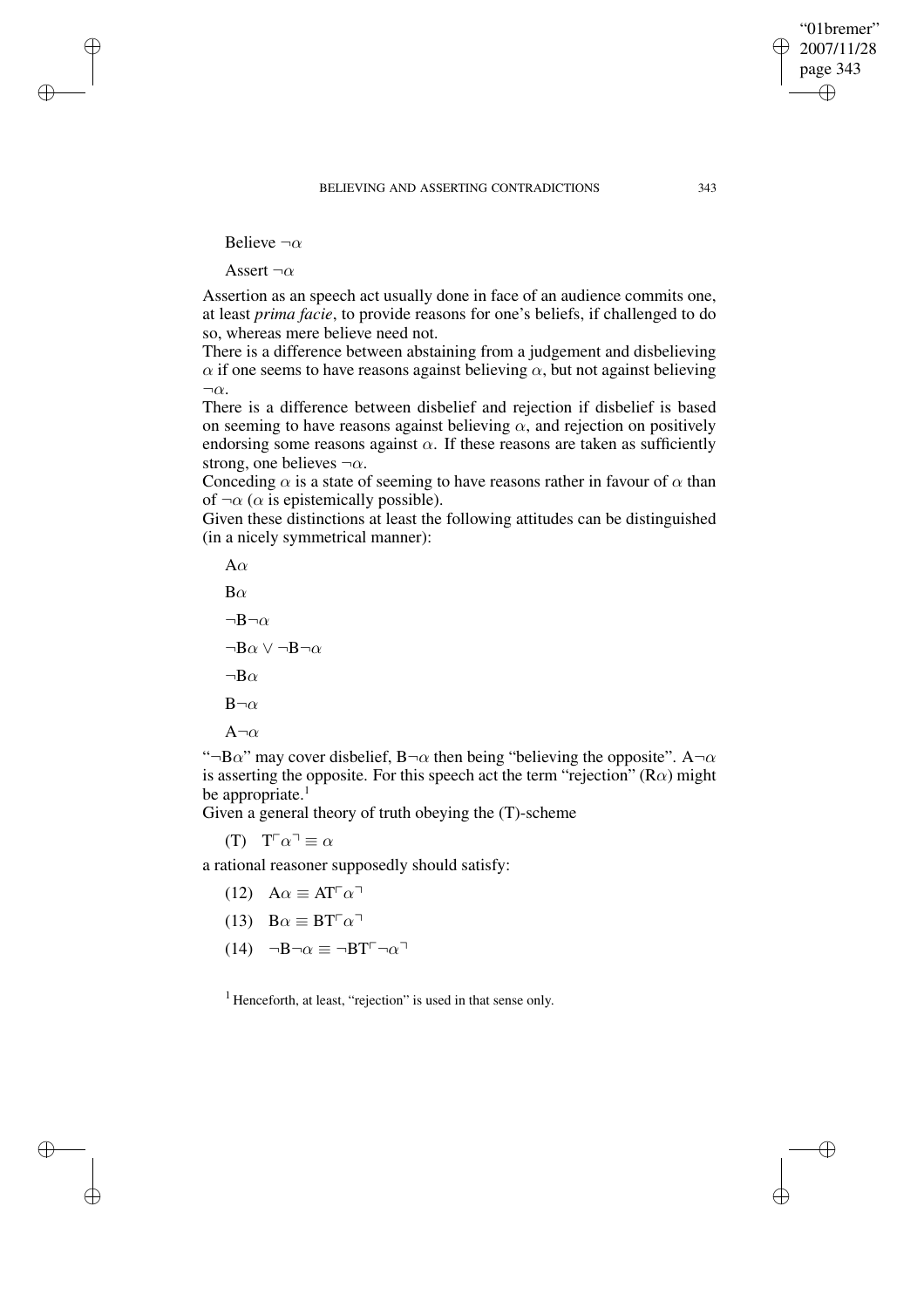✐

### 344 MANUEL BREMER

- (15)  $\neg B\alpha \equiv \neg B T^{\dagger} \alpha^{-1}$
- (16)  $B\neg\alpha \equiv BF^{\dagger}\alpha$ <sup> $\Box$ </sup>

$$
(17) \quad A \neg \alpha \equiv A T^{\neg} \neg \alpha^{\neg} \qquad [\equiv A F^{\neg} \alpha^{\neg}]
$$

Consistency principles then might be:

- (18)  $\neg(A\alpha \land A\neg \alpha)$
- (19)  $\neg A(\alpha \wedge \neg \alpha)$
- (20)  $\neg B(\alpha \wedge \neg \alpha)$
- (21)  $\neg (B\alpha \wedge B\neg \alpha)$

These principles, of course, seem to forbid anything like dialetheism. What thus seems intuitively so may not be fine grained enough, however, given the occurrence of true contradictions. And standard logic in its treatment of negation may level some distinctions that should be kept.

# 2. *Standard Negation and Rejection*

In standard logic (PC) rejection is equivalent to assertion of the opposite, since there is no 3<sup>rd</sup> value. Affirming  $\alpha$  is rejecting  $\neg \alpha$ , and vice versa. Semantically we have:

| $\alpha$ | ר $\alpha$ |
|----------|------------|
|          |            |
|          |            |

 $\alpha$  being not true means  $\alpha$  is false, "false" being a synonym for the truth of a negation, expressed with " $\neg$ ". The (T)-scheme is taken in its contrapositive form as well  $[\neg \alpha \equiv \neg T^{\top} \alpha^{\top}]$ . Therefore the standard logician endorses (14)– (17).

With respect to logical truth even standard logic distinguishes  $\nvdash \alpha$  from  $\vdash (\neg \alpha)$ . Having decisive reasons for  $\neg \alpha$  (forcing  $\neg \alpha$  as a logical truth) is something to be distinguished from not having decisive reasons for  $\alpha$  (i.e.  $\nvdash \alpha$ ).

In standard epistemic logic abstaining from a judgement on  $\alpha$  is built in as an option by not having

(22)  $B\alpha \vee B\neg \alpha$ 

✐

✐

✐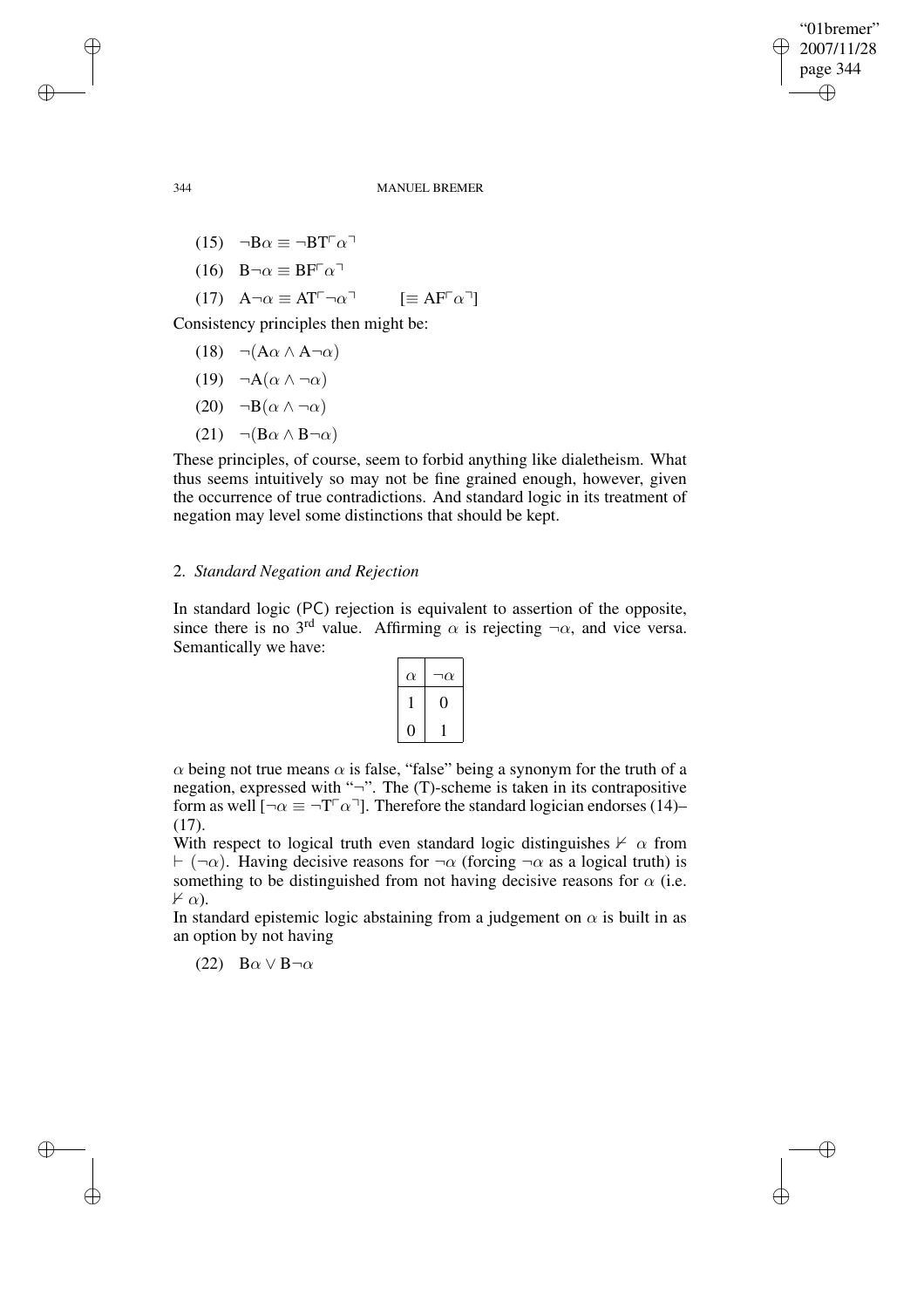✐

So "B" ("Believe") does not distribute over "∨". Even assuming  $\alpha \vee \neg \alpha$  for truths (states of affairs) does not commit one to have a *tertium non datur* for belief. Typically consistency of belief is demanded:

(23)  $B\alpha \supset \neg B\neg \alpha$   $[\Leftrightarrow \neg B\alpha \vee \neg B\neg \alpha]$ 

At least one of a sentence and its negation has to be disbelieved. Expressed with a truth predicate one demands

(24) 
$$
BT^\neg \alpha^\neg \supset \neg BT^\neg \neg \alpha^\neg
$$

(25) 
$$
BT^\top \alpha^\top \supset \neg BF^\top \alpha^\top
$$

For the standard epistemic logician

(26) 
$$
R\alpha \equiv AF^{\Gamma}\alpha^{\top}
$$

may be taken as the very definition of "rejection". (26) yields duals like:

- (27) ¬B¬α ⊃ ¬Rα
- (28)  $A\neg\alpha \equiv R\alpha$
- (29)  $\neg(R\alpha \wedge A\alpha)$

Given a *closed world* assumption (i.e. that all information to be had has arrived) one may even add:

(30)  $\neg$ B $\alpha$  ⊃ B $\neg$ α

thus

✐

✐

✐

✐

(31)  $B\alpha \vee B\neg \alpha$ 

On being asked then one may even have

(32)  $A\alpha \vee A\neg \alpha$ 

## 3. *Conditions for Belief and Assertion*

Truth concerns what is the case whether we believe it or not. Belief concerns what we are willing to include in our inferring. What we believe we take into account in our reasoning (belief is cognitive).

Generally, being provided with reasons for  $\alpha$  is seen as the basis for believing  $\alpha$ , given that the reasons for some  $\gamma$  incompatible with  $\alpha$  are not stronger. This *proviso* depends on the consistency requirement not to have  $B\alpha \wedge B\gamma$  with  $\vdash (\alpha \supset \neg \gamma)$  [respectively:  $\vdash (\neg(\alpha \wedge \gamma))$ ].

On a gullible approach to (perceptual) belief one believes every  $\alpha$  one has no reasons against. The best backing for a belief  $\alpha$  is a proof of  $\alpha$ . Having reasons is superior to mere belief in the truth of  $\alpha$ . Having no independent access to the (ultimate) truth of  $\alpha$  going with reasons is the rational way,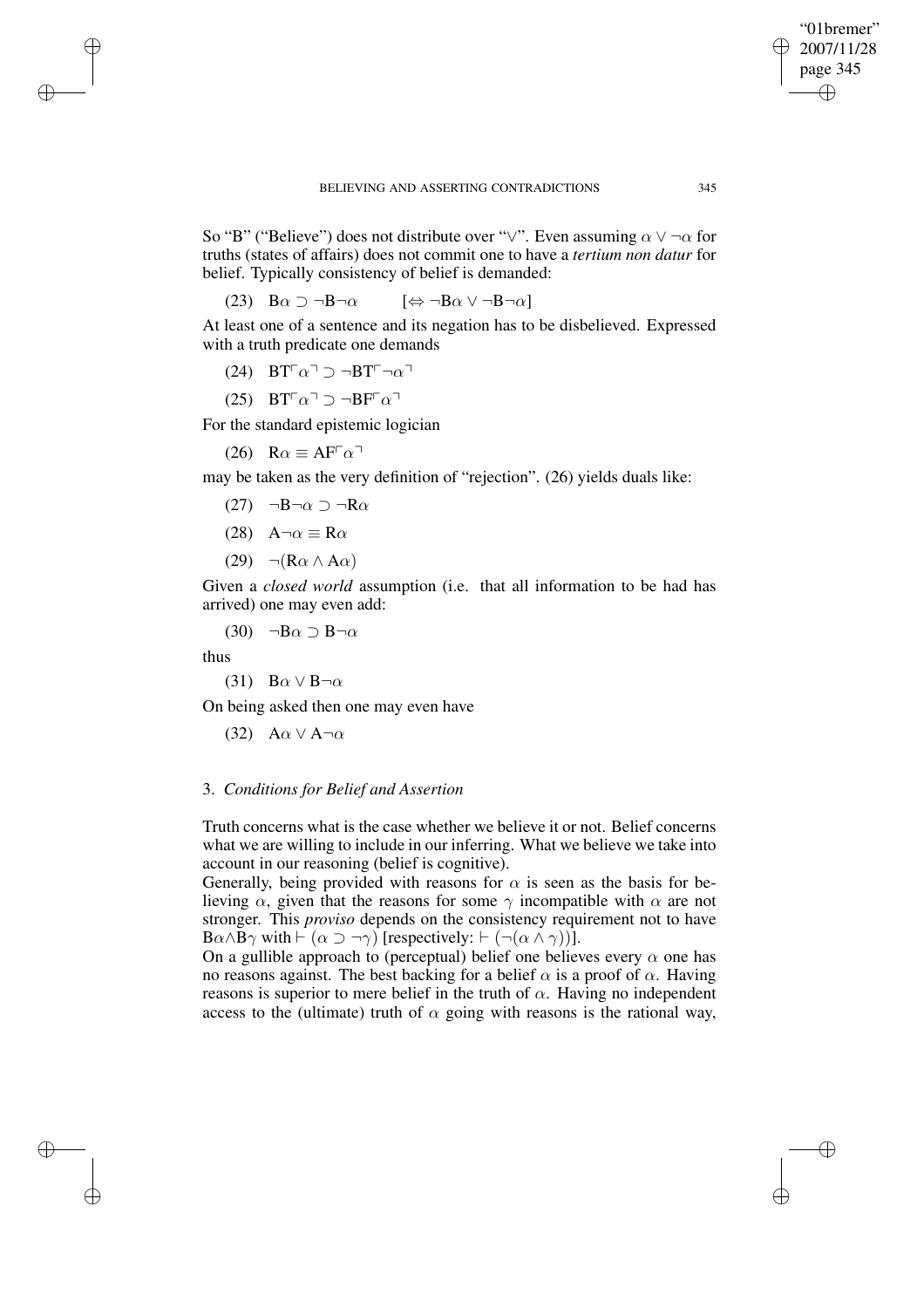"01bremer" 2007/11/28 page 346 ✐ ✐

✐

✐

#### 346 MANUEL BREMER

whatever the (ultimate) truth value of  $\alpha$  is or turns out to be. Given consistency and bivalence assumptions reasons against  $\alpha$  may be reasons in favour of  $\neg \alpha$ , at least in non-empirical domains like semantics where a closed world assumption may be less idealized.

Typically it is taken to be rational to assent to [to affirm] what one believes. Assertion is to assent to or to affirm what one believes. If one has a belief  $\alpha$ one also has the disposition to assert  $\alpha$ . One does not need additional reasons to proceed from believing to asserting. On the other hand, asserting  $\alpha$  is done by a speaker confronting an audience (assertion is pragmatic). Asserting  $\alpha$ is done with a purpose in view of an audience, so that this purpose exceeds using  $\alpha$  in one's processes of deliberation (this being one's self-satisfied belief that  $\alpha$ ). As an (speech) act with some purpose asserting  $\alpha$  has to meet the basic conditions of successful action plans, like

- I. the purpose is not achieved anyhow *without* my action
- II. this specific action is *fit* to the purpose.

Asserting contradictions seems to fail both conditions, since there seems to be no specific commitment on the side of the speaker.

Thus the following principle may not be obviously true:

(33)  $\neg A\alpha \supset \neg B\alpha$ 

Not having thought about antinomies some additional principles, once again several of them *prima facie* detrimental to dialetheism, however, might be considered obvious:

- (34) A $\alpha$  ⊃ B $\alpha$
- (35)  $B\neg \alpha \supset A\neg \alpha$  [ $\supset \neg A\alpha$ ]
- (36) A $\alpha$   $\supset \neg A \neg \alpha$

At least in some versions of *strong belief* one may have:

- (37)  $B\alpha \wedge B\gamma \supset B(\alpha \wedge \gamma)$
- (38)  $A\alpha \wedge A\gamma \supset A(\alpha \wedge \gamma)$
- (39)  $BT^{\Box}\alpha^{\Box}\wedge BT^{\Box}\gamma^{\Box} \supset BT^{\Box}\alpha \wedge \gamma^{\Box}$

Leaving aside problems with the psychological reality of omniscience:

- (40)  $\vdash (\alpha \supset \gamma)$ ,  $B\alpha \Rightarrow B\gamma$
- (41)  $\vdash (\alpha \supset \gamma), \mathbf{B}\alpha \Rightarrow \mathbf{A}\gamma$
- $(42)$   $\vdash (\neg \alpha) \Rightarrow \neg \mathbf{B} \alpha$
- (43)  $\vdash (\neg \alpha) \Rightarrow \neg A\alpha$

✐

✐

✐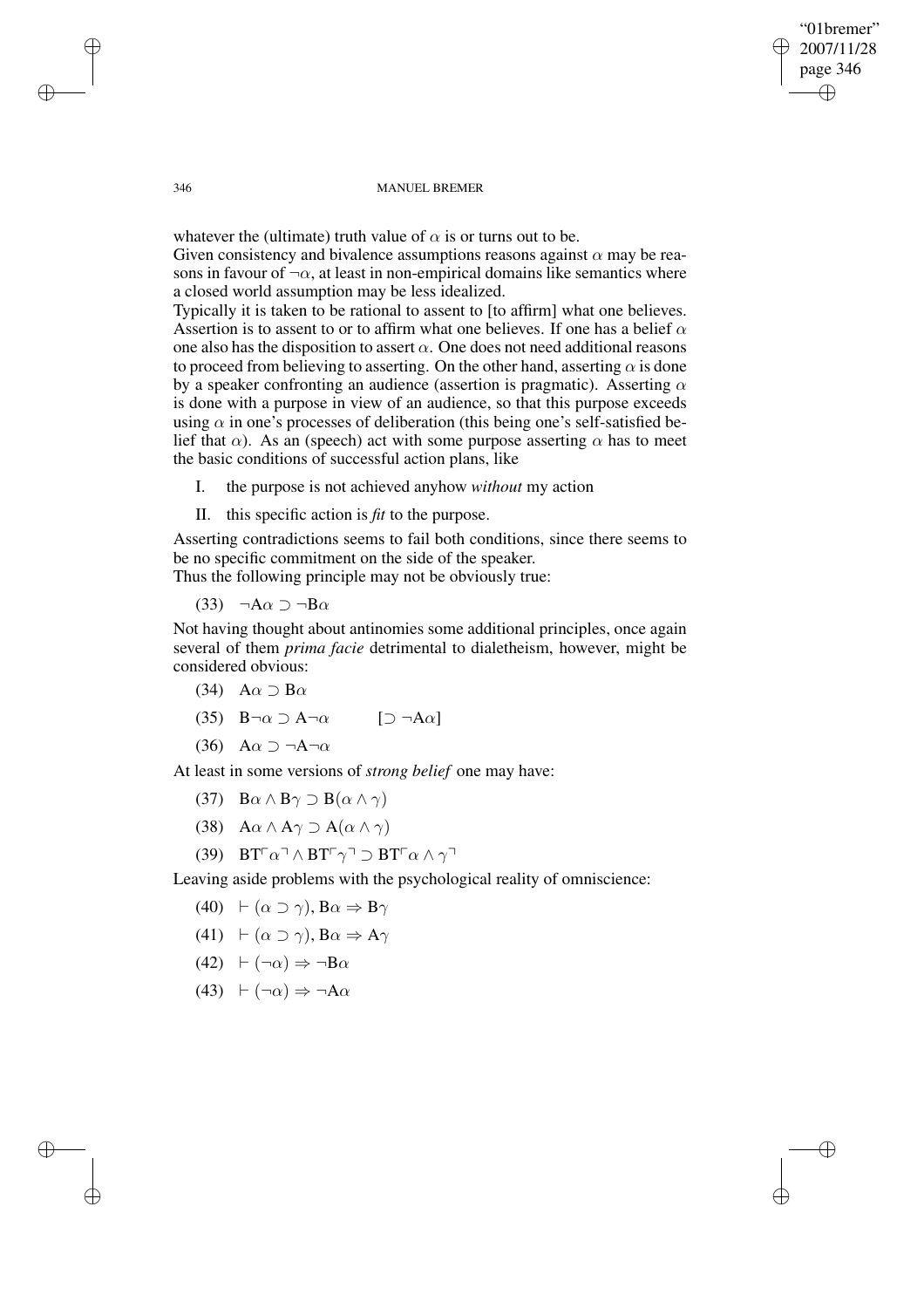$$
(44) \quad \vdash (\neg \alpha) \Rightarrow B \neg \alpha
$$

✐

✐

✐

 $(45)$   $\vdash (\neg \alpha) \Rightarrow A \neg \alpha$ 

If rejection is understood as in (26) one may have

(46)  $B\neg \alpha \supset R\alpha$  [ $\neg R\alpha \supset \neg B\neg \alpha$ ]

If someone does not reject  $\alpha$  he does not believe  $\neg \alpha$ , so  $\alpha$  may be "an option". A strong opinionated (closed world) principle might be:

(32')  $A\alpha \vee R\alpha$ 

# 4. *The Paraconsistent Approach*

Given that standard logic runs into difficulties with antinomies also the principles supposedly governing belief, denial and asserting (the opposite) may need overhauling. Of special interest are now issues related to semantic closure and the formulation of the dialetheist position itself. Conditions to be met by dialetheism are:

- I. Dialetheism as a thesis should be asserted as being *only/just true* (i.e. not being false at the same time).
- II. One should be able to say, without saying something false, that a true sentence/statement is true.
- III. One should be able to express the semantic properties of all sentences/statements (including the antinomies).

In meeting these conditions and — on the way — rejecting several of the above principles the dialetheist has to develop an understanding of denial and rejection which does not equate believing  $\alpha$  with disbelieving  $\neg \alpha$  and asserting  $\alpha$  with rejecting  $\neg \alpha$ .

Reasons against  $\alpha$  that are not reasons for  $\neg \alpha$  may be reasons that undermine assumptions which usually support  $\alpha$ . If  $\alpha$  and  $\neg \alpha$  are true at the same time reasons for  $\neg \alpha$  are not — cannot be — reasons against  $\alpha$ . If neither  $\alpha$ nor  $\neg \alpha$  has to be true, reasons against  $\alpha$  are not *per se* reasons in favour of  $\neg \alpha$ . On the other hand, since following reasons is the rational way (cf. §2) having reasons for  $\alpha$  may lead one to accept  $\alpha$  and having reasons for  $\neg \alpha$ may lead one to accept  $\neg \alpha$  at the same time.

Dialetheism claims that some contradictions are true. So we have some sentence  $\lambda$  with  $\lambda$ ,  $\neg \lambda$ ,  $T^{\neg} \lambda^{\neg}$ ,  $T^{\neg} \neg \lambda^{\neg}$ ,  $F^{\neg} \lambda^{\neg}$ ,  $F^{\neg} \lambda^{\neg}$  to start with. The reasons for this are that these contradictions are provable given some unassailable principles and structures in a semantically closed language. Now, these antinomies being *true* and being *justified* as true, by proving them, give all the

"01bremer" 2007/11/28 page 347

✐

✐

✐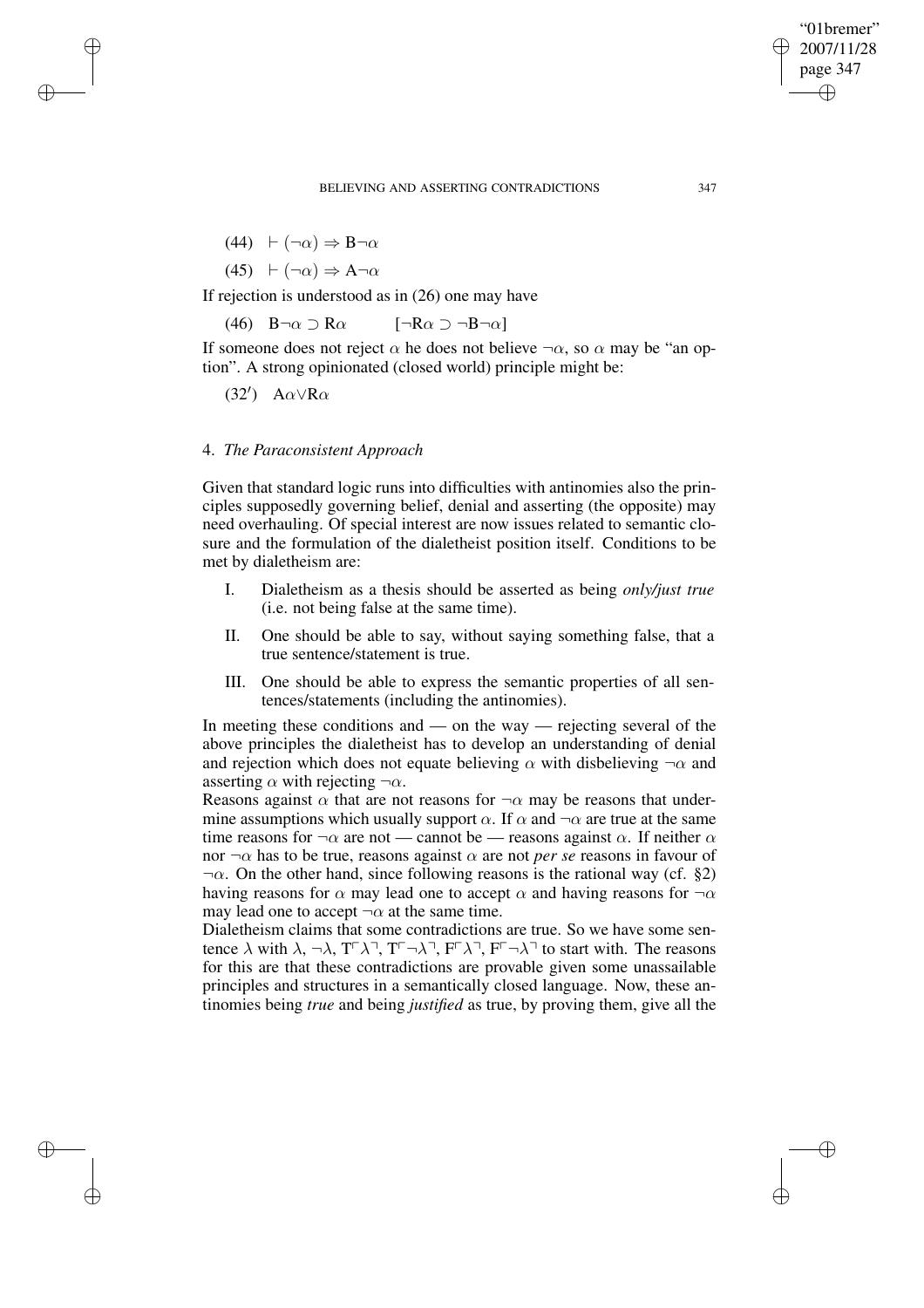"01bremer" 2007/11/28 page 348 ✐ ✐

✐

#### 348 MANUEL BREMER

reasons to *believe* that they are true and thus to believe them (themselves). So a dialetheist should *believe*

(i) The Liar is true.

thus

(ii) The Liar

and thus (by the definition of the Liar)

(iii) The Liar is false.

Giving up believing what one has proven seems to be a desperate and *ad hoc* manoeuvre. So a dialetheist has inconsistent beliefs. She reasons *using both*  $T \cap \lambda$  and  $F \cap \lambda$  if necessary.

Paraconsistent logics can level the distinction between object and meta-language. A semantically closed language not only is able to talk about its own expressions, but does contain at the same time its semantic expressions. These semantic expressions need not be taken as predicates (like a truth predicate applying to the quotation of a sentence), but can be taken as operators instead. One arrives at a paraconsistent language/logic which allows truth value talk without previously quoting the sentences which are evaluated.

To fulfil the condition of dialetheism being expressible we need bivalent truth operators working in the fashion of the following table:

| $\alpha$ | $\neg \alpha$ |  | $ T\alpha  F\alpha  \Delta\alpha   \nabla\alpha  \circ \alpha $ |  | $\bullet \alpha$ |
|----------|---------------|--|-----------------------------------------------------------------|--|------------------|
|          |               |  |                                                                 |  |                  |
|          | O             |  |                                                                 |  |                  |
| 0,1      | 0,1           |  |                                                                 |  |                  |

" $\Delta \alpha$ " says that  $\alpha$  is true only, " $\nabla \alpha$ " that  $\alpha$  is false only, "∘α" says that  $\alpha$  is consistent (i.e. has only one truth value), " $\bullet \alpha$ " says that  $\alpha$  is contradictory. We can then say — and these being *just* true — that the Liar is true, false, not simply true, not consistent, and so on. "T" and "F" are *now* understood as *operators* applying to formulas/sentences not to quoted formulas/sentences. Thus dialetheism can fulfil the traditional condition on any decent theory: that it claims to be just true (and not only as true as its negation). Dialetheism is thus no form of trivialism (that everything is true). The trivialist proposes  $(\forall \alpha)(T\alpha \wedge T\neg \alpha)$  or  $(\forall \alpha)(T\alpha \wedge F\alpha)$ . The dialetheist claims  $(\exists \alpha)(T\alpha \wedge F\alpha)$ , but also  $(\exists \alpha)(T\alpha \wedge \neg T\neg \alpha)$ , and  $(\exists \alpha)\nabla \alpha$ . And given some formal system some formulas can be exhibited having these properties (e.g., defining a bottom particle  $\perp$  with  $\nabla \perp$  being valid).  $\top$  can be defined as the top particle with  $T(\alpha \vee \neg \alpha)$ , being true only. The bottom particle  $\perp$  can be defined as  $\nabla(\alpha \vee \neg \alpha)$ , being false only. Note that — in contrast to even the intuitionist negation rules —  $\perp \equiv (\alpha \wedge \neg \alpha)$  need not hold if  $\alpha$  is a dialetheia, since then

✐

✐

✐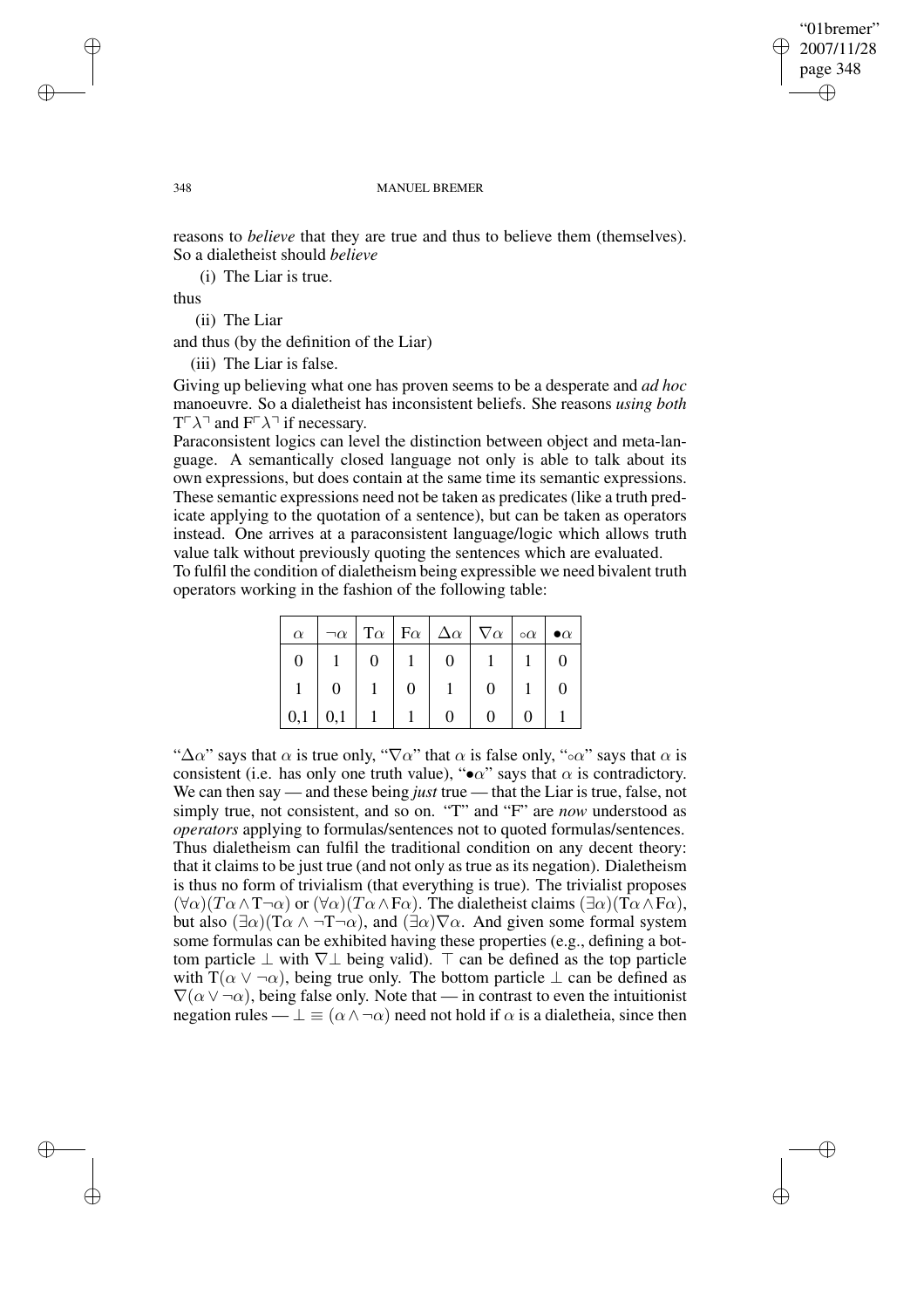# $T(\alpha \wedge \neg \alpha)$ , and  $\nabla$  is incompatible with T.

✐

✐

✐

✐

To have and use the (T)-scheme at the same time as these operators (be it for the operator "T" or " $\Delta$ ") we need some revisions in the logic of the conditional, like giving up on the unrestricted validity of Contraposition. T $\alpha \wedge \nabla \alpha$ is a well-formed formula, but false only. The language of this version of dialetheism thus contains formula that can be evaluated only as being simply false. These formulas, of course, cannot be derived.

We do not need the details of all these restrictions here. The reader has only to know the general idea of paraconsistent logics and the idea of "adaptive logics" (Batens 1989, 2000) to restrict some rules to consistent sentences (respectively to retract some supposed consequences if the rules to derive them employed, against the restrictions, some inconsistent sentences). A paraconsistent logic like Priest's LP can be developed into an adaptive logic with a restricted form of *Modus Ponens* and Contraposition (Priest 1991). Within paraconsistent logics "logics of formal inconsistency" (Marcos 2005) employ consistency operators in the object language. Truth operators can then be added. Blending these approaches one can have an adaptive paraconsistent logic which combines the extensional and intuitive truth conditions of LP with the use of truth and consistency operators (Bremer 2005). We suppose here that the dialetheist uses some such logic. Adaptive logics employ standard logic in consistent context and with respect to consistent objects and use a paraconsistent logic for the inconsistent cases. They are adaptive in that one proceeds on the assumption that one deals with a consistent case only on explicit information that the context is inconsistent some supposed consequences have to be retracted. Practically this works by adding to natural deduction style derivation a further column in which one notes the consistency or normality assumptions or presuppositions that have to be made when employing some critical rules of inference. For example, the paraconsistent logic LP makes — as do paraconsistent logics typically — Disjunctive Syllogism invalid; since LP, further on, uses the standard material conditional this means that *Modus Ponens* is not valid in general; but it is valid on the assumption that the antecedent  $\varphi$  of the conditional  $\varphi \supset \phi$ used in an instance of *Modus Ponens* is a consistent statement. Thus noting the assumption  $\circ \varphi$  in the extra column of a derivation one can employ *Modus Ponens*, but once it turns out by the internal dynamics of drawing further consequences that  $\varphi$  was not consistent after all, the derived line and all lines dependent on it have to be retracted. We have to deal also with the failure of substitution of identicals for inconsistent objects. Identity elimination, (=E), has to be restricted to consistent objects. We define a consistency predicate " $K()$ " for objects (as a logical constant, of course) to do this:

(DK)  $K(a) \stackrel{\text{def}}{=} \neg(\exists P)(P(a) \land \neg P(a))$ 

✐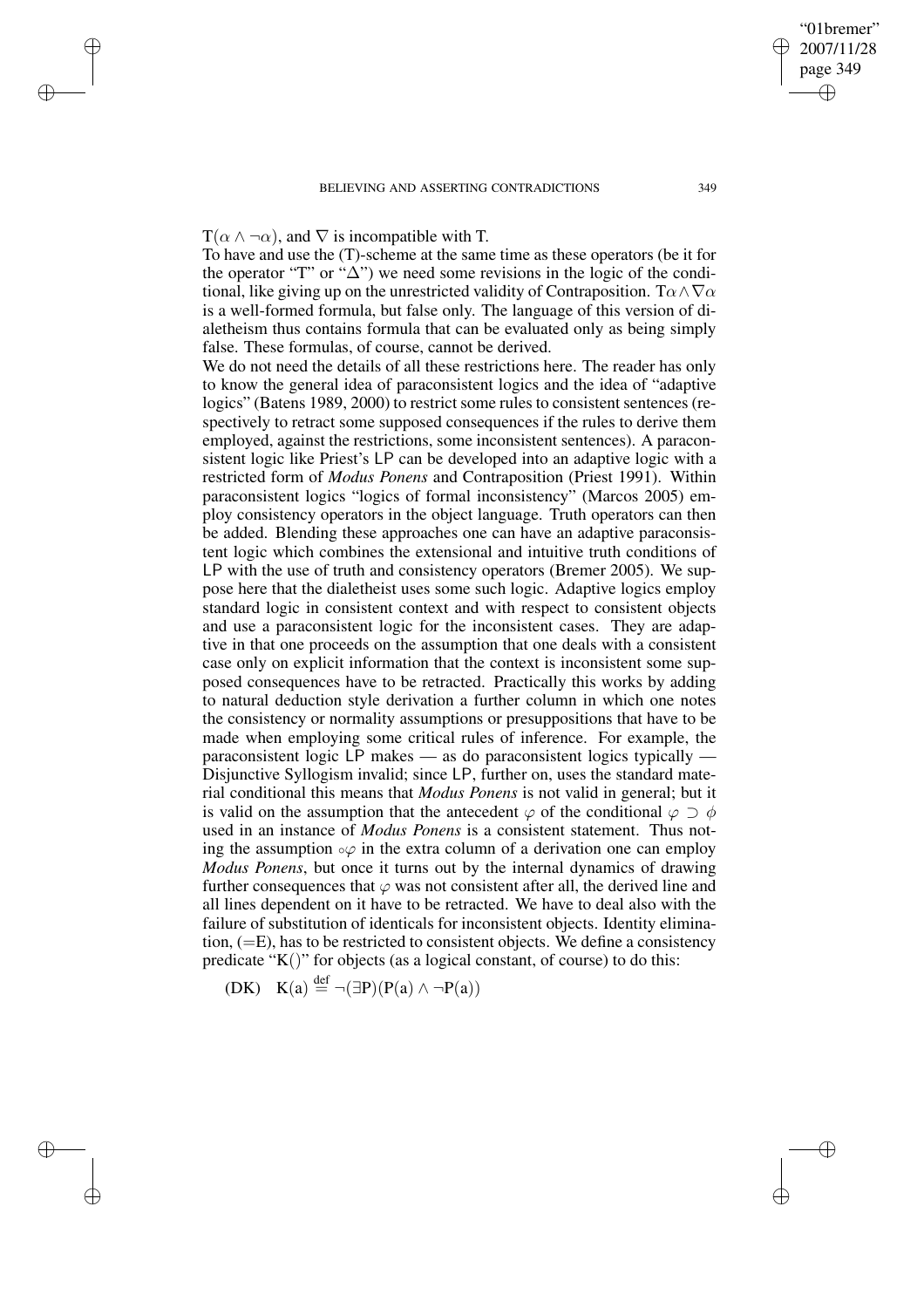✐

#### 350 MANUEL BREMER

Since we do not use a second order system here, we may employ (DK) in that way that we note  $\neg K(a)$  in some line of a derivation if for the object named "a" we could have a line with an instance of the schema:  $P(a) \wedge \neg P(a)$ . Identity Elimination then takes the form:

| $n < m > P(a)$ |                  | $\mathbf{L}$                                                                     |
|----------------|------------------|----------------------------------------------------------------------------------|
|                | $0. < k$ $a = e$ |                                                                                  |
|                |                  | p. $\langle m, k \rangle$ P(e) $(= E)$ n, o $\Gamma \cup \Lambda \cup \{K(e)\}\$ |

where the column on the right takes down the sets of normality/consistency assumptions (or other presuppositions, cf. Bremer 2005: 224–36). The principal inconsistent object we are concerned with here is, of course,  $\lambda$ . An example derivation looks like this:

| 1. $< l$                             | $\mathbf{D}$                                                                                                     | Premise         |                                                     |
|--------------------------------------|------------------------------------------------------------------------------------------------------------------|-----------------|-----------------------------------------------------|
|                                      | 2. $\Leftrightarrow$ $p \supset \neg \neg p$                                                                     | PC              |                                                     |
|                                      | 3. $\langle 1 \rangle$ $\neg \neg p \ (\supset E) 1,2$                                                           | $\{ \circ p \}$ |                                                     |
|                                      | 4. $<2>$ $\neg p \vee q$                                                                                         | Premise         |                                                     |
| 5. $<1,2>q$                          |                                                                                                                  |                 | $(\vee E)$ 3,4 $\{ \circ p, \circ \neg \neg p \}$   |
| 6. $\langle 2 \rangle$ p $\supset q$ |                                                                                                                  |                 | $\bigcirc$ I)1,5 $\{ \circ p, \circ \neg \neg p \}$ |
|                                      | 7. $\Leftrightarrow$ $(\neg p \lor q) \supset (p \supset q)$ $(\supset I)2,6$ $\{ \circ p, \circ \neg \neg p \}$ |                 |                                                     |

To return to the truth operators: Saying T $\lambda$  is thus simply true:  $\Delta T \lambda$ . This does not exclude that F $\lambda$  is also simply true:  $\Delta$ F $\lambda$ .

Now it *seems* that saying of the Liar that the Liar is false is just what the Liar is saying

(47)  $F\lambda \equiv \lambda$ 

Then we might have

(48) FF $\lambda$ 

and this contradicts  $\Delta$ F $\lambda$ ! But to derive (48) we use either

(49)  $F\lambda = \lambda$ 

taking the sentences as objects and expressing their identity, or

 $(50)$   $\vdash$   $(F\lambda \equiv \lambda)$ 

which may be a *petitio* in the argument under consideration, and then substitution of identicals or substitution of equivalents.

The equivalence thesis (50) may be wrong. And substitution of identicals is one of those inferences restricted to consistent objects (to which  $\lambda$  does not belong). Even if (50) is not wrong deriving  $FF\lambda$  supposedly has to use

✐

✐

✐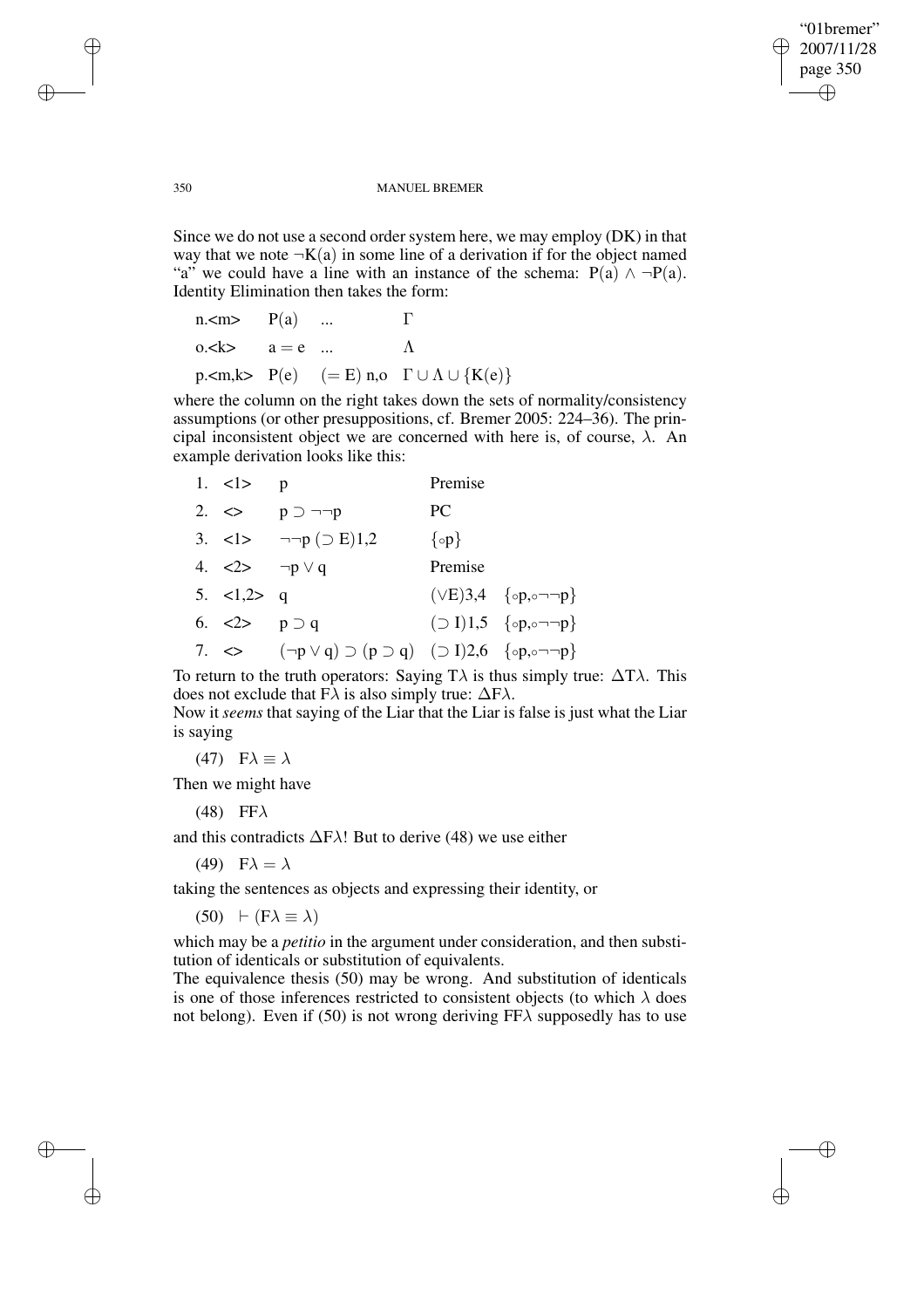some form of detachment, which again is restricted to consistent sentences (to which  $\lambda$  does not belong).<sup>2</sup>

Let us take it that  $FA$  can be believed and — being bivalent — can be asserted. Asserting  $T\lambda$  or  $F\lambda$  certainly fulfils some purpose, be it in explaining dialetheism or in arguing with opponents of dialetheism.

What about  $\lambda$  itself? What could be the purpose of asserting  $\lambda$  when one could assert  $\neg \lambda$  as well? Can asserting an antinomic sentence have any purpose at all?

Believing  $\lambda$  — as the dialetheist does — is not enough (see §3).

✐

✐

✐

✐

Given that the dialetheist is engaged in discussions about dialetheism it may be important to affirm her position by giving an example of what is a true contradiction. This can be done by affirming the antinomy itself, since we and the dialetheist take assertion to involve being convinced of the affirmed sentence being true (being *at least* true in the dialetheist's case). So if asserting  $\alpha$  can be taken as asserting T $\alpha$  (not necessarily  $\Delta \alpha$  in the dialetheist's case) and T $\lambda$  may be useful in a discussion about dialetheism, asserting  $\lambda$ has its place as well.

In memory of the distinction between object- and meta-language, dropped by the dialetheist, one may call this a *meta-assertion* of an antinomy. So there are occasions on which it is rational for a dialetheist to assert a contradiction.

Are there — apart from the just given purpose of uttering  $\lambda$  as a hidden/implied utterance of T $\lambda$  — other affirmative uses of  $\lambda$ ?

It seems not, since it seems difficult to come up with a purpose for affirming

 $2$  It may even be that some of the restrictions used in the logics mentioned in the previous note block the well known proofs of the semantic antinomies — but that can hardly be held against dialetheism. Dialetheism can be weakened to the thesis that *if* given some basic principles of truth, denotation, membership and (semantic) closure we derive contradictions, these may be taken as being true. If some well known examples are lost that does not matter. The *purpose* of dialetheism is not to have true contradictions, but to have semantic closure or naïve set theory or . . . even if this involves accepting some true contradictions. The controversy has centered on the dialetheist's claim that there are true contradictions, but the starting point has always been some other philosophical tenet. So in case there are no true contradictions, so the better for semantic closure or naïve set theory. I take the philosophical point of dialetheism to be that even if there are true contradictions this is the price to pay in some universal theory/logic. So we better model logic, reasoning, belief and assertion on the assumption that there are true contradictions. I just assume here that the Liar (still) can be proven and thus is taken as true by a dialetheist. It should also be mentioned that these systems of paraconsistent logic hinted at above have sentences that *look* like Strengthened Liars (e.g. sentences saying of themselves that they are *false only*). Switching to evaluation relations (cf. Priest 1996) and the restrictions on rules in proofs, however, avoids getting hyper-contradictions (cf. Bremer 2005: 193, 237). The only interesting observation with respect to (some of) these Strengthened Liars is that they seem to be incapable of achieving what they assert of themselves (i.e. being false only).

"01bremer" 2007/11/28 page 351

✐

✐

✐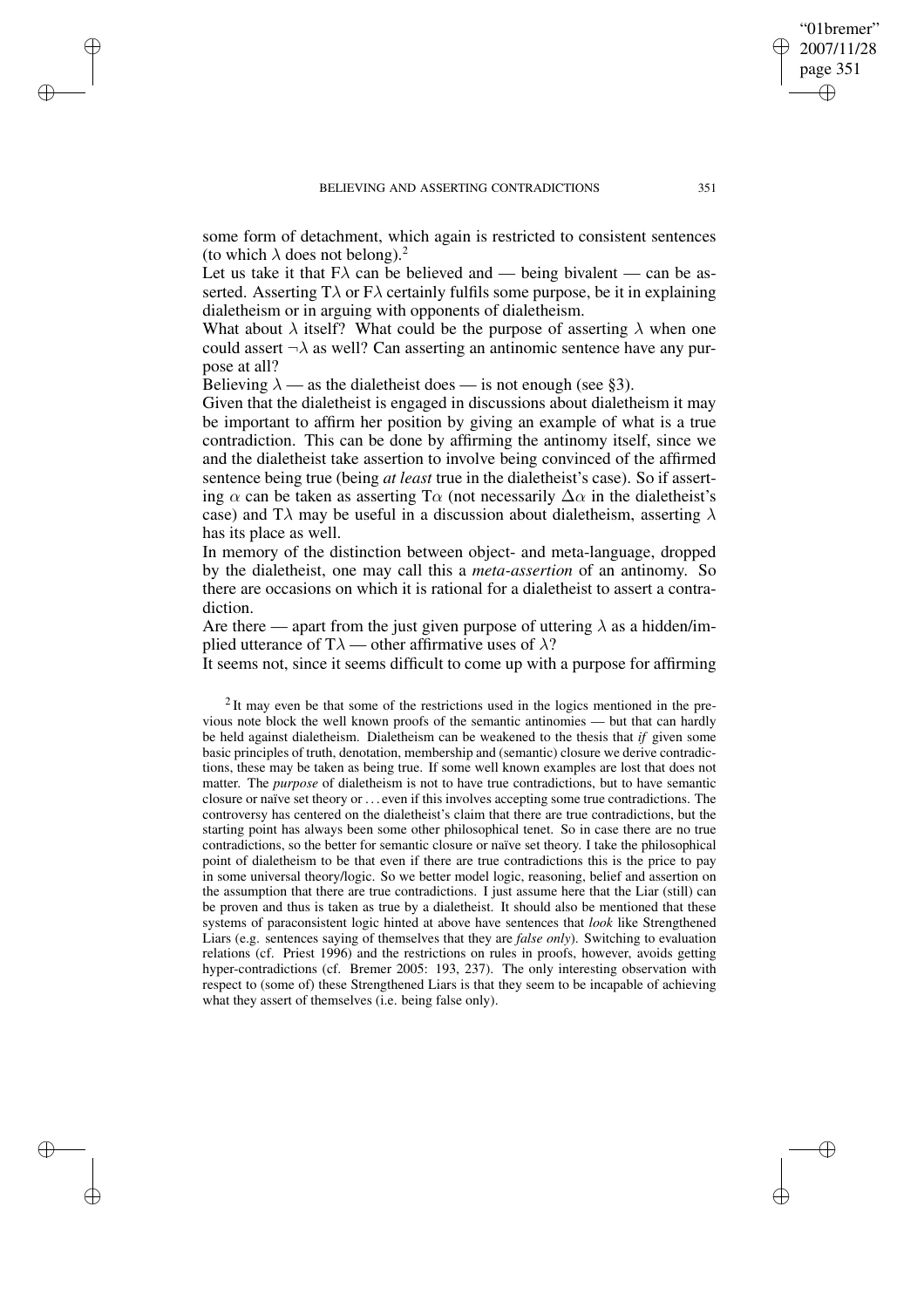# "01bremer" 2007/11/28 page 352 ✐ ✐

✐

✐

#### 352 MANUEL BREMER

λ. Believing both Tλ and Fλ (respectively λ and  $\neg$ λ) one may — it seems — as well use/affirm  $\lambda$  as  $\neg \lambda$ . But if any (non-meta-)usage of  $\lambda$  corresponds to a usage of  $\neg \lambda$ , there is no point in asserting  $\lambda$ , it seems. There seems to be nothing *specific* to be *said* by using  $\lambda$ ; even more so if a dialetheist accepts  $\alpha \vee \neg \alpha$  as a tautology and rejects the use of disjunctive syllogism with antinomic sentences.

If there is no preference to affirm  $\alpha$  in contrast to affirm  $\neg \alpha$  why not affirm both? But again: Apart from conveying or displaying thus that  $\alpha$  is taken as antinomic what is the supposed content of that assertion?

# 5. *Antinomies and Negative Facts*

The semantic account of some predicates may speak of some quality/structure that entities have to which this predicate applies. Once *tertium non datur* is accepted — as it is by standard dialetheists — one either has to assume that  $\neg \alpha$  contains the absence of the qualities/structures contained in α, which would make it difficult indeed to understand  $\alpha \wedge \neg \alpha$  in a mildly realistic manner, or  $\alpha$  and  $\neg \alpha$  are seen as exclusive and exhaustive in the sense that they *both* contain some quality/structure the absence of both being (metaphysically) impossible.

Given a *substantial* theory of truth  $T\alpha$  may convey some quality of  $\alpha$  like corresponding to a fact, being rationally justified . . . A substantial theory of falsity should accompany this theory, so that  $\neg \alpha$  conveys some quality like the presence of a *negative fact* (!), being rationally refutable . . .These qualities may co-occur! The dialetheist has to postulate some appropriate epistemological or metaphysical axioms then.

If the positive and the negative fact tied to the Liar are situated not in space and time but somewhere in our linguistic representation of the world, there may be room for a realist dialetheism which sees a purpose in asserting both λ and ¬λ. Given a metaphysics of this sort one can commit oneself by *one side* of a dialetheia. One takes up the commitment to argue that a corresponding structure is given. (This position has not to assume that the goal of affirmation is truth only, it is rather something being *at least* true.)

If the felicity conditions of affirmation/assertion entail that the purpose of affirmation is to claim something as being only true, then (by this alone) dialetheias are not affirmable. But why should one assume this?

The first reason seems to be that one is eager to exclude at the beginning a metaphysical picture of negative facts. The second reason, however, may rest on pragmatic felicity conditions of assertions as speech acts. Assertion requires to be pragmatically relevant that there is a commitment to something which has to exclude something else. If nothing is excluded by what I assert, I should not have bothered the effort. Now, in the typical presentation

✐

✐

✐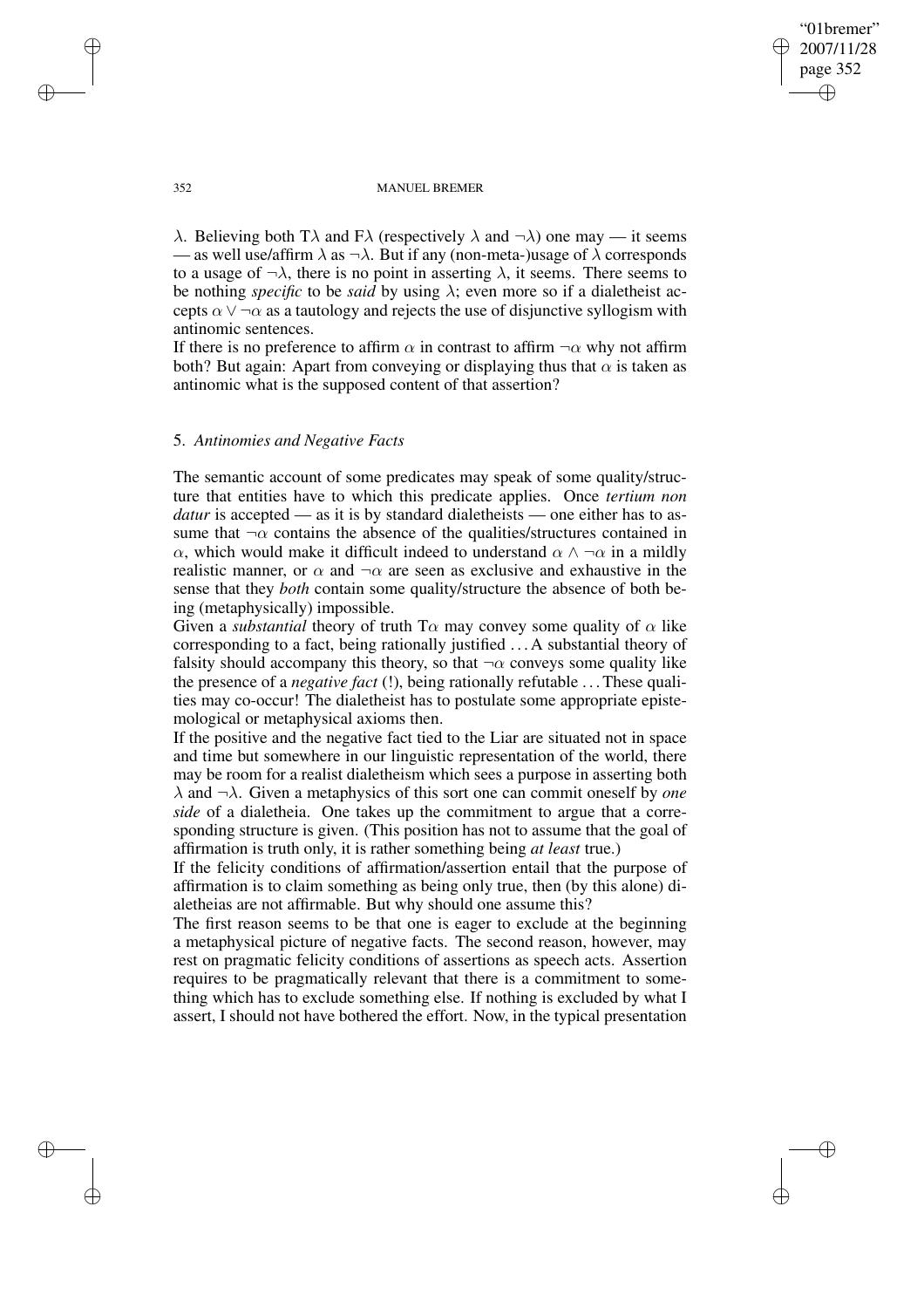#### BELIEVING AND ASSERTING CONTRADICTIONS 353

✐

✐

✐

✐

of antinomies (for example by arguing by cases  $T\alpha/T\alpha$ ) an antinomy  $\alpha$ implies/entails  $\neg \alpha$ , and  $\neg \alpha$  implies/entails  $\alpha$ . Thus by either of them I assert what the other *says* as well. Therefore an account that bases the informational content of a sentence on what this sentences entails (cf. Priest 1987: 118) is of no help in these cases. So far this may point to the *arbitrariness* of which side of an antinomy is asserted only. By this reasoning one has no sufficient reason to affirm one side, and thus seems to be in some limbo of assertion.

One may think choosing just one side of the antinomy gets oneself out of this problem, an ontology of negative facts doing the rest. Asserting  $\alpha$  (or  $\neg \alpha$ ), however, has a point only if the facts corresponding to  $\alpha$  and  $\neg \alpha$ , which by the mutual entailment of  $\alpha$  and  $\neg \alpha$  are put forward by either of them, are not exhaustive, it seems; something logically or semantically exhaustive being usually taken as having no informational impact because involving nothing to be excluded by it. Negative facts have had a bad press in metaphysics.<sup>3</sup> So one better had not oneself committed to them. Again, however, it seems that a *general* commitment to negative facts is as superfluous as a general acceptance of any old contradiction being true. The dialetheist accepts only very special "true contradictions", namely those unavoidable given basic semantic or set theoretical concepts plus universality. The dialetheist, therefore, has to accept only very special negative facts. The failure of accounting for what the point of asserting a contradiction might be in terms of informational content or of what the two sides of the contradiction individually entail requires the more substantial account in terms of reference to distinct facts. In the case of Liar-like antinomies these facts consist in the negation of a sentence being as provable as the sentence itself. There is no further fact "behind" this. Since the proof is an existent *something* one may even speak of a positive fact here, like the intuitionist bases the claim for  $\neg \alpha$  not on the absence of reasons for  $\alpha$ , but on the (positive) proof of  $\perp$  from the premise  $\alpha$  (cf. Priest 1987: 87).

The case is different with the set-theoretical antinomies, since here we seem to have the negative fact of the Russell set not belonging to itself besides the (positive) fact of the Russell set belonging to itself. These negative facts one may argue — have their residue in the realm of abstract objects, however; much may be going on there. (If one takes sets not as abstract entities dialetheism in set theory may be a problem for realists.)

Thus with respect to ordinary sentences (the truth of)  $\neg \alpha$  may be the absence

"01bremer" 2007/11/28 page 353

✐

✐

✐

<sup>&</sup>lt;sup>3</sup> At least negative *first-order* facts; the absence of all instances of a predicate understood as a supervenient negative fact has had a better press. Whether all negative facts corresponding to one side of a dialetheia are supervenient (i.e. non first-order facts) is not clear and may go against the spirit of, say, set-theoretical antinomies. On negative facts see also (Beall 2000) and (Priest 2006: 53–54).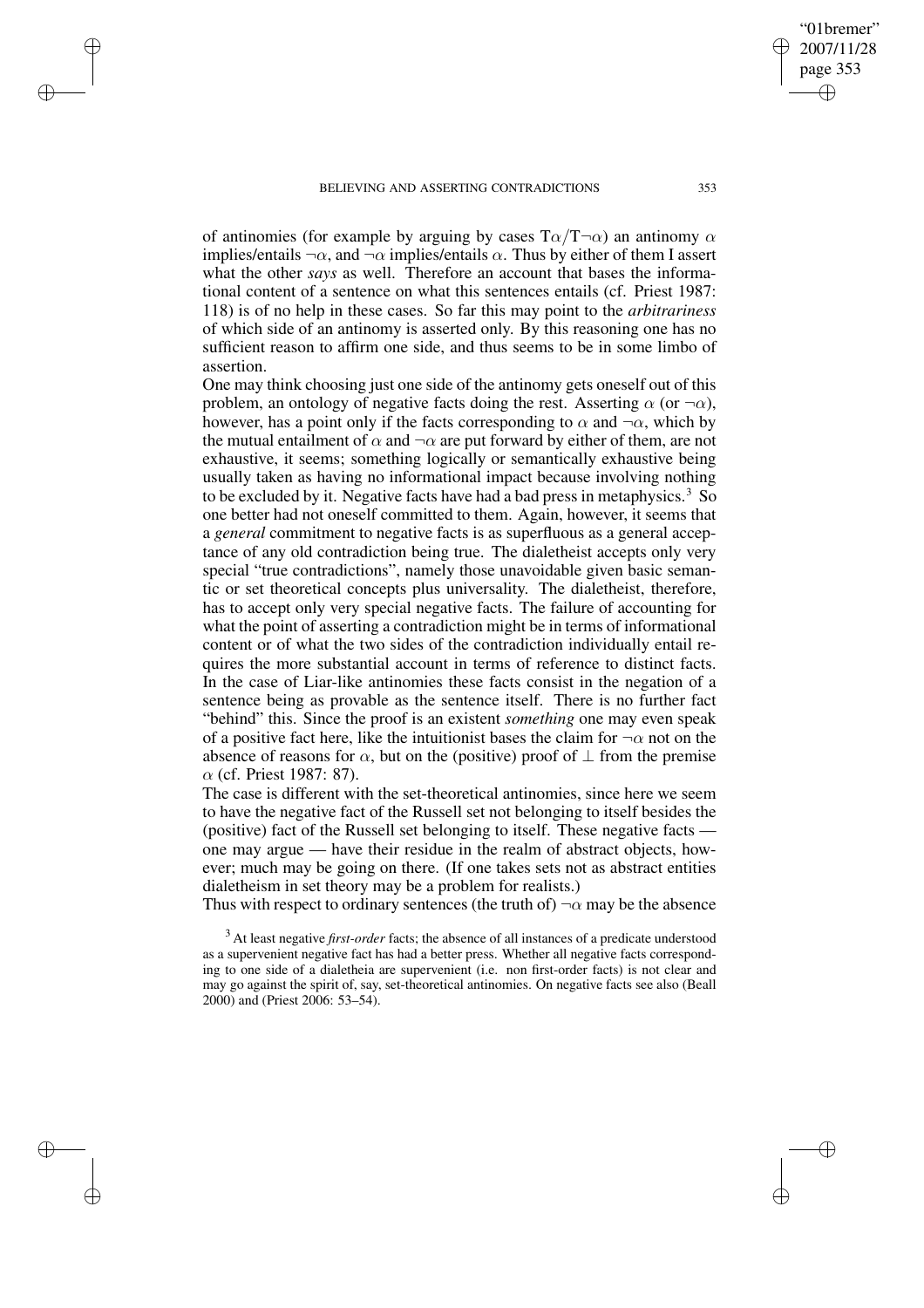"01bremer" 2007/11/28 page 354 ✐ ✐

✐

✐

#### 354 MANUEL BREMER

of (the truth of)  $\alpha$ , but if  $\alpha$  entails  $\neg \alpha$  and vice versa, and both are of interest in as much as the fact corresponding to  $\neg \alpha$  is not just the *absence* of the fact corresponding to  $\alpha$  (as an "ordinary" supervenient negative fact would be) substantial metaphysical assumptions come to light:

- I. Both facts are substantial (and interesting), and it is a further substantial *metaphysical* fact that although they do not stand to each other like contradictory sentences do in PC, not both can be false only [corresponding to the theorem  $\bot(\neg(\nabla \alpha \wedge \nabla \neg \alpha))$ ].
- II. The explication given above (the negative fact being the provability of  $\neg \alpha$ ) seems metaphysically questionable then, since why should it not be possible that we do *not* have proofs of either of them. Expressed in terms of truth (and *tertium non datur*) the option of both being only false can be excluded, but leaving aside the *provability* of  $\neg \alpha$  what should be the negative fact corresponding to  $\neg \alpha$ ? One might settle for a metaphysical *tertium non datur* and simple negative facts (like the Liar *being* false, provably so or not).

Giving up *tertium non datur* (in logic or metaphysics) is no real option, since the argument can be repeated with strengthened Liars for multi-valued or gap semantics. *Tertium non datur* (or a  $n+1$  *non datur* for some n-valued semantics) thus has to be understood as the *substantial* metaphysical thesis that for some reason — one of two not exclusive facts has to obtain (since they are *metaphysically* — not just logically — exhaustive as well). If there is a known metaphysical principle that excludes that both  $\alpha$  and  $\neg \alpha$ are only false, asserting one of them has no point in the sense of rejecting some modally available/accessible/possible fact. The same is true, however, with respect to any logical truth! They do not exclude anything either. As-

serting dialetheias *simpliciter* (i.e., without semantic operators) thus has the

### 6. *Assertion, Denial and Rejection in Dialetheism*

same merit or futility like asserting logical laws *simpliciter*.

Given that there is independent ground for  $\neg \alpha$ , accepting  $\neg \alpha$  does not exclude accepting  $\alpha$ . In contexts we know to be consistent we may reason to ¬α without independent grounds on the basis of ¬Tα and *tertium non datur* (or some version of this disjunctive syllogism like reasoning). Since in case of antinomies accepting  $\neg \alpha$  does not exclude accepting  $\alpha$ , accepting  $\neg \alpha$  should not be the same as rejecting  $\alpha$ .

Rejecting  $\alpha$  cannot be understood by a dialetheist as affirming  $\nabla \alpha$ . Rejecting  $\alpha$  would thus be incompatible with affirming  $\alpha$  (i.e. affirming T $\alpha$ ). One needs a distinction then between affirming  $\nabla \alpha$  and affirming  $F\alpha$  [T $\neg \alpha$ ].

✐

✐

✐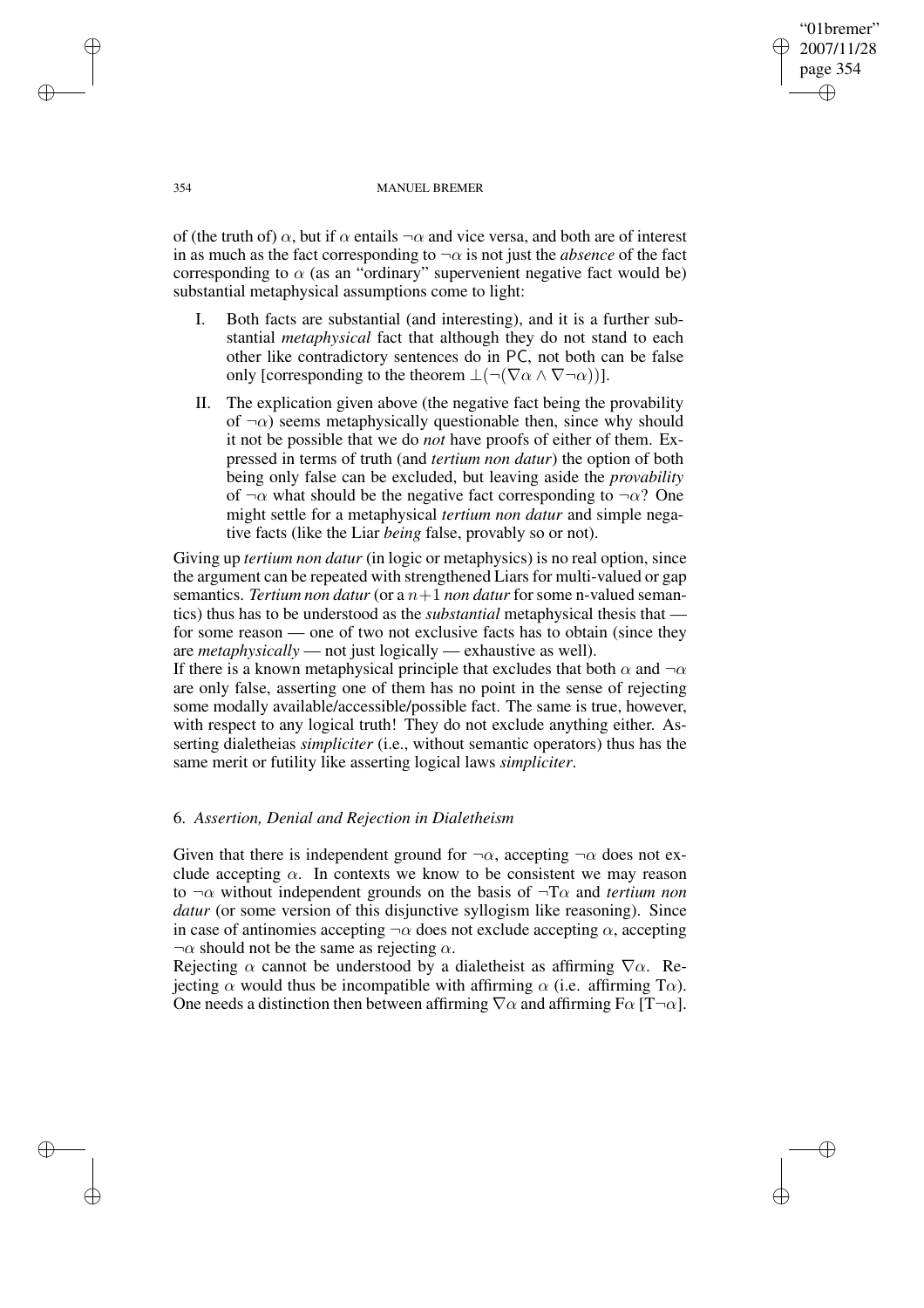Sticking with the usage employed in  $\S2$  and — arguably — standard logic let us take affirming  $F\alpha$  as *rejection* and affirming  $\nabla \alpha$  as *denial* of  $\alpha$  [D $\alpha$ ]. Whereas there are situations in which a dialetheist accepts both  $\alpha$  and  $\neg \alpha$ , there are no situations in which a dialetheist accepts and denies  $\alpha$  at the same time. Dialetheism does not accept just any contradiction. This is one reason — prejudices and puns to the side — why rational argument with a dialetheist is possible. As the foregoing distinction shows there is, furthermore, one kind of contradiction that (even) a dialetheist cannot support:

(51)  $\neg(A\alpha \wedge D\alpha)$ 

✐

✐

✐

✐

since T $\alpha$  and  $\nabla \alpha$  are semantically incompatible.

Another simple point is that no-one (including the dialetheist) can have pragmatic contradictions: Speech acts being bodily movements that either occur or do not, there is no pragmatic parallel to having it both ways, i.e.

(51)  $\neg(A\alpha \land \neg A\alpha)$ 

This instance of the accepted tautology  $\neg(\alpha \land \neg \alpha)$  expresses not only a semantic exclusion the dialetheist accepts (and sometimes nevertheless supersedes), but the absence of the mysterious feat of asserting something and not doing it at the same time. There is no pragmatic dialetheism (without a verbal manoeuvre of redefining "not asserting" on the lines of "asserting  $\neg \alpha$ ").

Having in mind these distinctions and the truth operators intuitively dialetheism allows for the truth (not necessarily the validity) of several sentences excluded by the principles in §2:

- (52)  $B\alpha \wedge B\alpha$  [believing a contradiction]
- (53)  $B(\alpha \wedge \neg \alpha)$
- (54) BT $\lambda \wedge BT\rightarrow \lambda$  [being semantically explicit about  $\lambda$ ]
- (55) BF $\alpha \wedge BF \neg \alpha$

There is some spreading of believed or asserted contradictions in those paraconsistent logics in which  $\neg(\alpha \land \neg \alpha)$  is a theorem or which are extended with the usual principle (44) of closure of belief. Then we may have, for example:

(56)  $B(\lambda \wedge \neg \lambda) \wedge B(\neg(\lambda \wedge \neg \lambda))$ 

More controversial may be corresponding principles of assertion:

- (57)  $A\alpha \wedge A\neg \alpha$
- (58) AT $\alpha \wedge AT_{\alpha}$

"01bremer" 2007/11/28 page 355

✐

✐

✐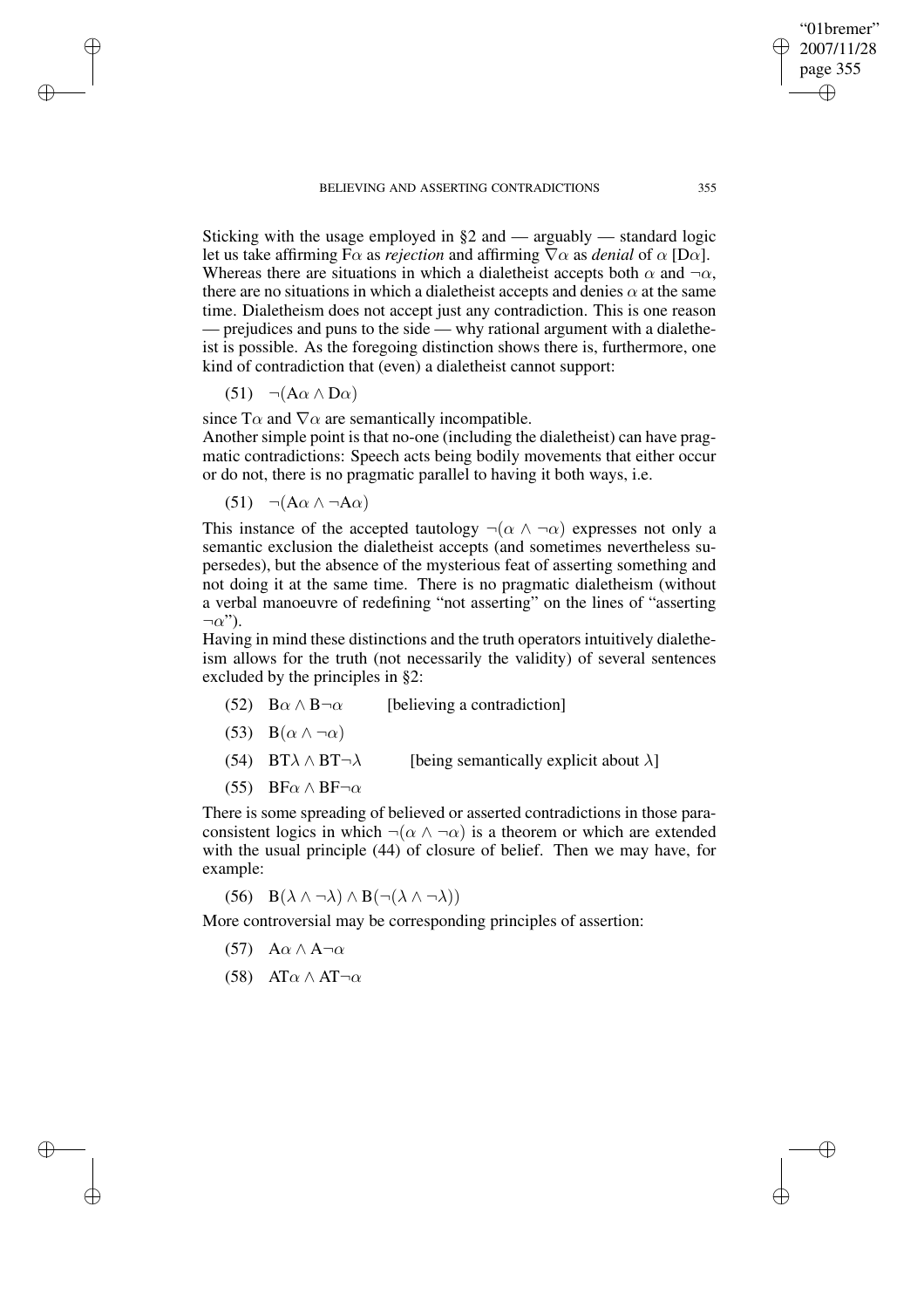✐

356 MANUEL BREMER

- (59) AF $\alpha \wedge AF \neg \alpha$
- (60)  $A(\alpha \wedge \neg \alpha)$

(61)  $A\alpha \wedge R\alpha$  [invalidating  $A\alpha \supset \neg R\alpha$  and  $R\alpha \supset \neg A\alpha$ ]

Given the truth operators some new principles (and their duals), however, are in force now:

- (62) B∆α ⊃ ¬BFα
- (63) A∆α ⊃ ¬AFα
- (64) R∆α ⊃ BFα
- (65)  $\neg A(Δα ∧ Fα)$
- (66)  $\neg B(\nabla \alpha \wedge \mathbf{T}\alpha)$

# 7. *The Problem of Ideal Reasoners*

Ideal reasoners seem to pose a problem if an ideal reasoner is defined as an agent who asserts/accepts  $\alpha$  iff  $\alpha$  is true. For such an ideal reasoner there is an "assertion"-version of the Liar:

(a $\lambda$ ) (a $\lambda$ ) is not asserted (by an ideal reasoner).

If  $(a\lambda)$  is not asserted, it is true and thus accepted by an ideal reasoner (by definition of "ideal reasoner"), but then she asserts  $(a\lambda)$ ...(The antinomical reasoning breaks down, of course, for non-ideal agents.)

Now, believing T $\alpha$  and F $\alpha$  is one thing — even asserting T $\alpha$  and F $\alpha$  — but assertion is a speech act you either produce/enact or do not. It occurs in the world or it does not. Even if something is *evaluated* as being true and false at the same time, this appears to be less bizarre that the idea that someone can in one and the same act assert and not assert  $\alpha$  (see §6). So either

I. The antinomical reasoning for something like  $(a\lambda)$  does not really go through (e.g., because the use of *Modus Ponens* with an inconsistent antecedent is not available), something difficult to establish, since there may be some other version of an "assertion"-Liar

or

✐

✐

II. One denies that there can be ideal reasoners in the sense given! This would contain the profound insight that "asserting" and "holding true" respectively "being true" have to be kept apart for conceptual reasons.

✐